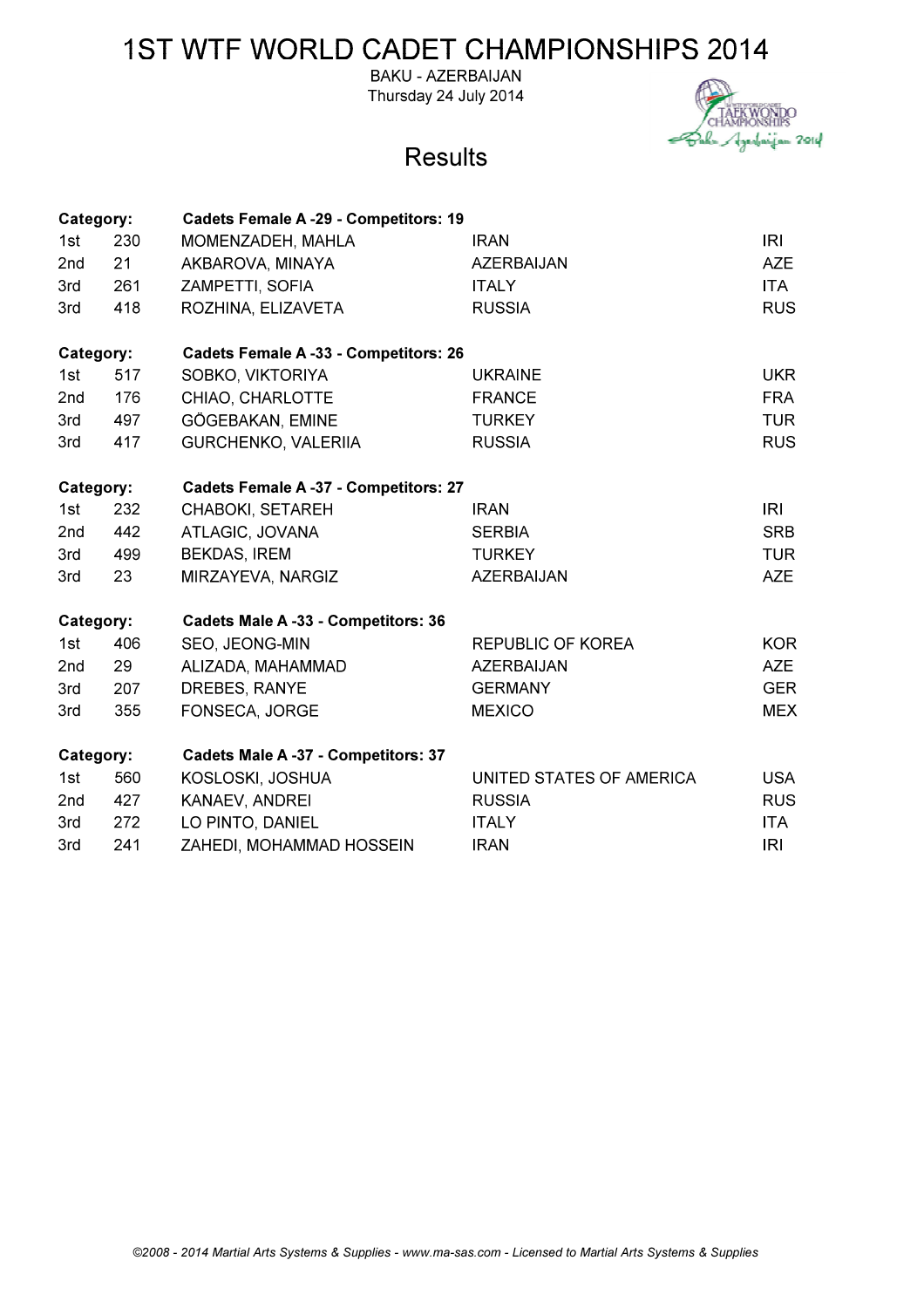BAKU - AZERBAIJAN Friday 25 July 2014



| Category:       |     | <b>Cadets Female A -41 - Competitors: 33</b> |                       |            |  |
|-----------------|-----|----------------------------------------------|-----------------------|------------|--|
| 1st             | 103 | CHEN, JEIH DIE                               | <b>CHINESE TAIPEI</b> | <b>TPE</b> |  |
| 2 <sub>nd</sub> | 121 | STRASCEK, PAOLA                              | <b>CROATIA</b>        | <b>CRO</b> |  |
| 3rd             | 501 | SIMSEK, HILAL                                | <b>TURKEY</b>         | <b>TUR</b> |  |
| 3rd             | 421 | IZMAILOVA, DARIA                             | <b>RUSSIA</b>         | <b>RUS</b> |  |
| Category:       |     | <b>Cadets Female A -44 - Competitors: 34</b> |                       |            |  |
| 1st             | 234 | MOHAMMADI, DONYA                             | <b>IRAN</b>           | <b>IRI</b> |  |
| 2nd             | 315 | TARVIDA, JOLANTA                             | <b>LATVIA</b>         | <b>LAT</b> |  |
| 3rd             | 381 | <b>CORAN, MAYN YENGELE</b>                   | <b>PHILIPPINES</b>    | PHI        |  |
| 3rd             | 500 | ERDOGAN, IREM                                | <b>TURKEY</b>         | <b>TUR</b> |  |
| Category:       |     | Cadets Male A -41 - Competitors: 39          |                       |            |  |
| 1st             | 429 | PASTUKHOV, DMITRII                           | <b>RUSSIA</b>         | <b>RUS</b> |  |
| 2nd             | 244 | SHIASI DEHSOURI, SHAHIN                      | <b>IRAN</b>           | IRI        |  |
| 3rd             | 479 | <b>GOMEZ SAURA, ARTURO</b>                   | <b>SPAIN</b>          | <b>ESP</b> |  |
| 3rd             | 227 | J., ABDUL WAHID                              | <b>INDIA</b>          | <b>IND</b> |  |
| Category:       |     | Cadets Male A -45 - Competitors: 34          |                       |            |  |
| 1st             | 292 | ALHALAWANI, ZAID                             | <b>JORDAN</b>         | <b>JOR</b> |  |
| 2nd             | 431 | MOISEEV, VLADISLAV                           | <b>RUSSIA</b>         | <b>RUS</b> |  |
| 3rd             | 511 | DOLMACI, MERTCAN                             | <b>TURKEY</b>         | <b>TUR</b> |  |
| 3rd             | 162 | ELSAYED, ABDELRAHMAN                         | <b>EGYPT</b>          | <b>EGY</b> |  |
| Category:       |     | Cadets Male A -49 - Competitors: 33          |                       |            |  |
| 1st             | 265 | DELL'AQUILA, VITO                            | <b>ITALY</b>          | <b>ITA</b> |  |
| 2nd             | 242 | SAFARI SOUMEEH, EBRAHIM                      | <b>IRAN</b>           | <b>IRI</b> |  |
| 3rd             | 211 | GOEKCE, MUHAMMEDCAN                          | <b>GERMANY</b>        | <b>GER</b> |  |
| 3rd             | 163 | FARAG, MOHAMED                               | <b>EGYPT</b>          | <b>EGY</b> |  |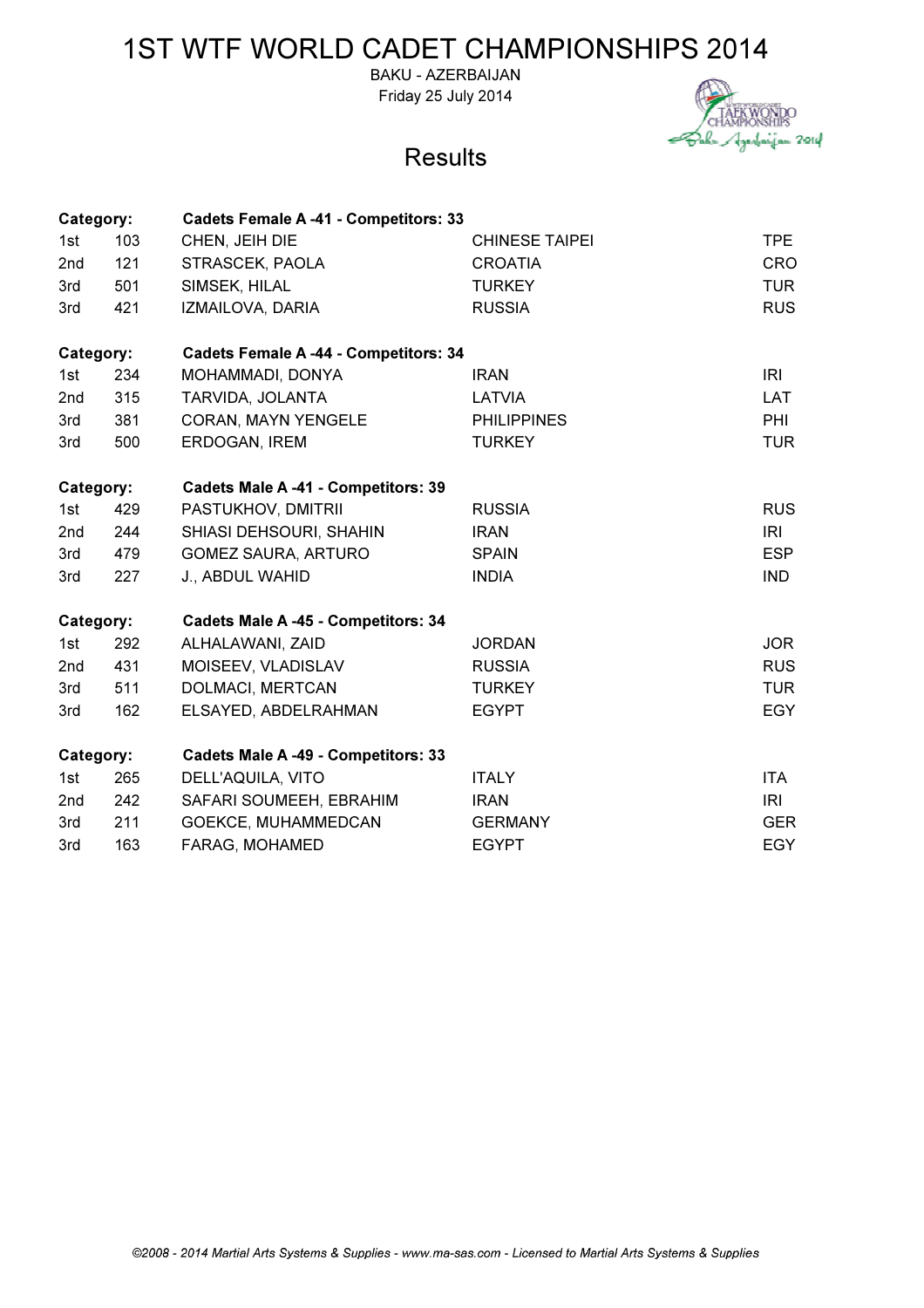BAKU - AZERBAIJAN Saturday 26 July 2014



| Category: |     | <b>Cadets Female A -47 - Competitors: 34</b> |                          |            |  |  |
|-----------|-----|----------------------------------------------|--------------------------|------------|--|--|
| 1st       | 105 | WU, GUAN JIE                                 | <b>CHINESE TAIPEI</b>    | <b>TPE</b> |  |  |
| 2nd       | 535 | LIMBU LINGDEN, SIENA                         | <b>UNITED KINGDOM</b>    | <b>GBR</b> |  |  |
| 3rd       | 493 | KOYUNCU, SEFA CEREN                          | <b>TURKEY</b>            | <b>TUR</b> |  |  |
| 3rd       | 413 | KAMENEVA, OLGA                               | <b>RUSSIA</b>            | <b>RUS</b> |  |  |
| Category: |     | <b>Cadets Female A -51 - Competitors: 27</b> |                          |            |  |  |
| 1st       | 492 | YILMAZ, TUGBA                                | <b>TURKEY</b>            | <b>TUR</b> |  |  |
| 2nd       | 181 | <b>BEN HASSINE, IMEN</b>                     | <b>FRANCE</b>            | <b>FRA</b> |  |  |
| 3rd       | 89  | LAGHAYI, DENISE                              | <b>CANADA</b>            | CAN        |  |  |
| 3rd       | 122 | TASLAK, ANA                                  | <b>CROATIA</b>           | <b>CRO</b> |  |  |
| Category: |     | <b>Cadets Female A -55 - Competitors: 27</b> |                          |            |  |  |
| 1st       | 494 | YILMAZ, ALEYNA                               | <b>TURKEY</b>            | <b>TUR</b> |  |  |
| 2nd       | 414 | BATSAEVA, ANNA                               | <b>RUSSIA</b>            | <b>RUS</b> |  |  |
| 3rd       | 547 | SAGOVNOVIC, ANYA                             | UNITED STATES OF AMERICA | <b>USA</b> |  |  |
| 3rd       | 360 | VOLOCARU, IRINA                              | <b>MOLDOVA</b>           | <b>MDA</b> |  |  |
| Category: |     | Cadets Male A -53 - Competitors: 37          |                          |            |  |  |
| 1st       | 404 | LEE, UI-HYEON                                | <b>REPUBLIC OF KOREA</b> | <b>KOR</b> |  |  |
| 2nd       | 174 | SAARINEN, NIKO                               | <b>FINLAND</b>           | <b>FIN</b> |  |  |
| 3rd       | 556 | LIU, JOSHUA                                  | UNITED STATES OF AMERICA | <b>USA</b> |  |  |
| 3rd       | 188 | <b>CARRE, ANTHONY</b>                        | <b>FRANCE</b>            | <b>FRA</b> |  |  |
| Category: |     | Cadets Male A -57 - Competitors: 31          |                          |            |  |  |
| 1st       | 248 | KOLIVAND, AMIR HOSSEIN                       | <b>IRAN</b>              | IRI        |  |  |
| 2nd       | 422 | <b>TCAKOEV, SARMAT</b>                       | <b>RUSSIA</b>            | <b>RUS</b> |  |  |
| 3rd       | 522 | SAIGAKOV, YEVGENIY                           | <b>UKRAINE</b>           | <b>UKR</b> |  |  |
| 3rd       | 349 | CRUZ, EMILIANO                               | <b>MEXICO</b>            | <b>MEX</b> |  |  |